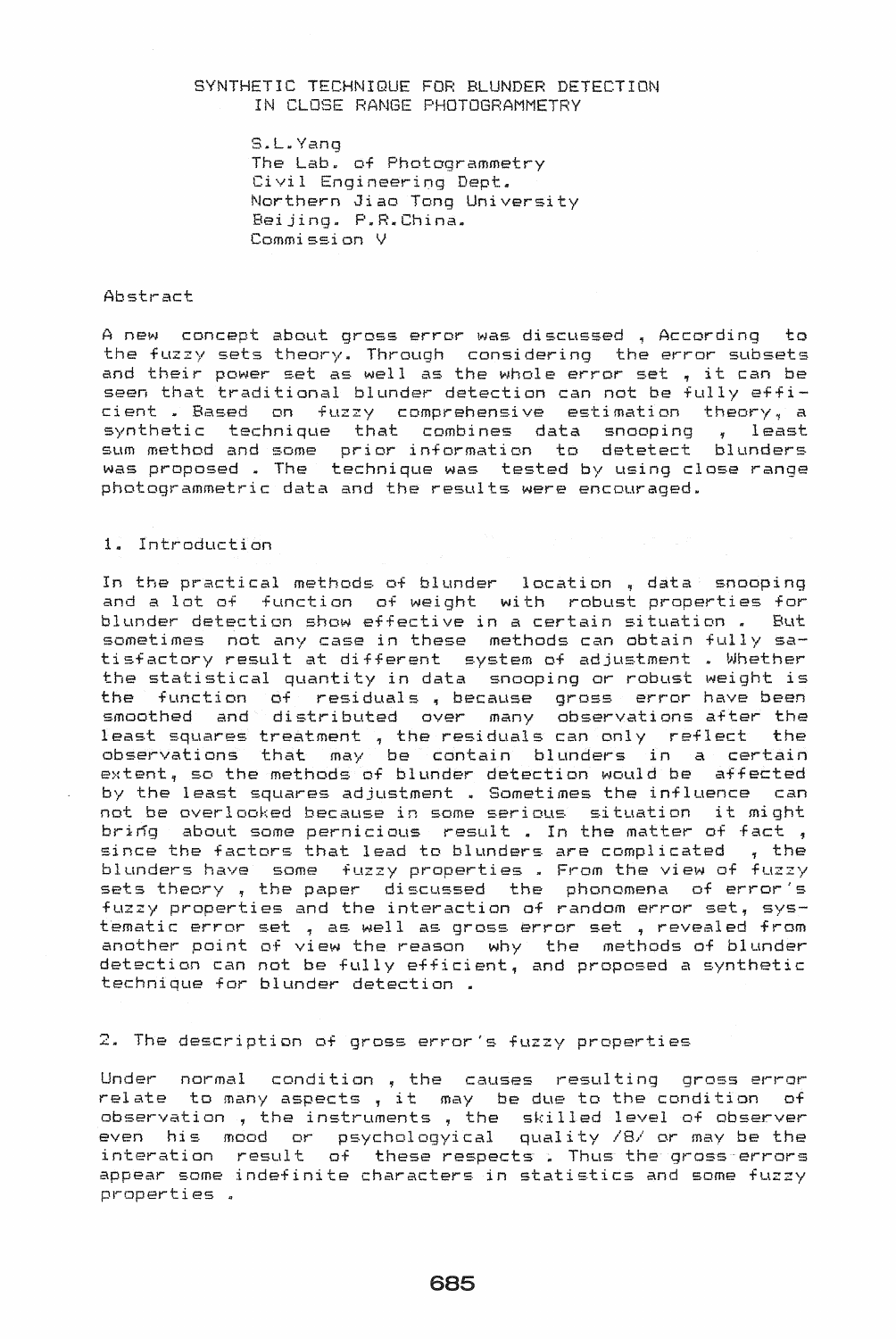### 2.1 The phonomenon of non-normal distribution of random error

When describing and treating random error , traditional theory of error almost suppose that random error is with normal distribution strictly. That is the necessary result of central limit theorem . The assumption can simplified the analysis and solution of random error. But we should pay attention to the presuppositions of central limit theorem :

(1) The numbers of terms of sum must be very large ;

(2) The contribution of every trem to the sum is very small.

Normal distribution is a approximation to the practical distribution while the above presuppositions have been satisfied to a certain extent . In the fact, it is difficult to say any practical case can result in a real normal distribution . Obviously, outside about  $\pm$  26 of normal distribution density function, especially beyond the ±2.50, It's hard to believe the normal distribution is correct depiction to the practical situation . This trend is much conspicious when there are some blunders in observations. We know that normal distribution is based on the following inference :

There are equal errors  $\pm 2i/2$  (i=1,......k), they play the same role in the sample, then the density function can be  $diven by :$ 

$$
f(i) = \frac{1}{\sqrt{2\pi} \sigma_0} \exp\left\{-\frac{(1i - \Theta(i))}{2 \sigma_0^2}\right\}
$$
 (2.1.1)

however, in the practice, it is possible in some special condition , such as exsiting blunder , that , L elements in the k elements do not play roles or the roles not equal , if the effective elements are m=k-l, then we can get the following deformed normal distribution density function /1/ :

$$
f(1i) = \frac{1}{\mathcal{E}\sqrt{2\pi}} \int_0^K \exp\left(\frac{-2\ell^2}{m\mathcal{E}}\right) \frac{f(m)}{\sqrt{m}} dm
$$
 (2.1.2)

where :  $f(m) = (1 + \alpha) k^{-(\alpha + 1)}$  m<sup>a</sup>

 $\infty$  , variable parameter . depend on the observation condition

As matter of fact, the random errors often trend to Eq.  $(2.1.2)$ , the deformed normal distribution density function. So the methods of blunder location that based on the normal distribution of random errors must have some approximate properties, Sometimes it can cause unsatisfactory result .

2.2 The indefinite and discrete properties of gross error

In the observation process, because of the complication of cause that result in blunder, the distribution and the interaction of blunder will present some indefinition and discretion. Suppose there is a blunder  $c_1$  in the data of observation, its symbol can not be determined, the practical blunder may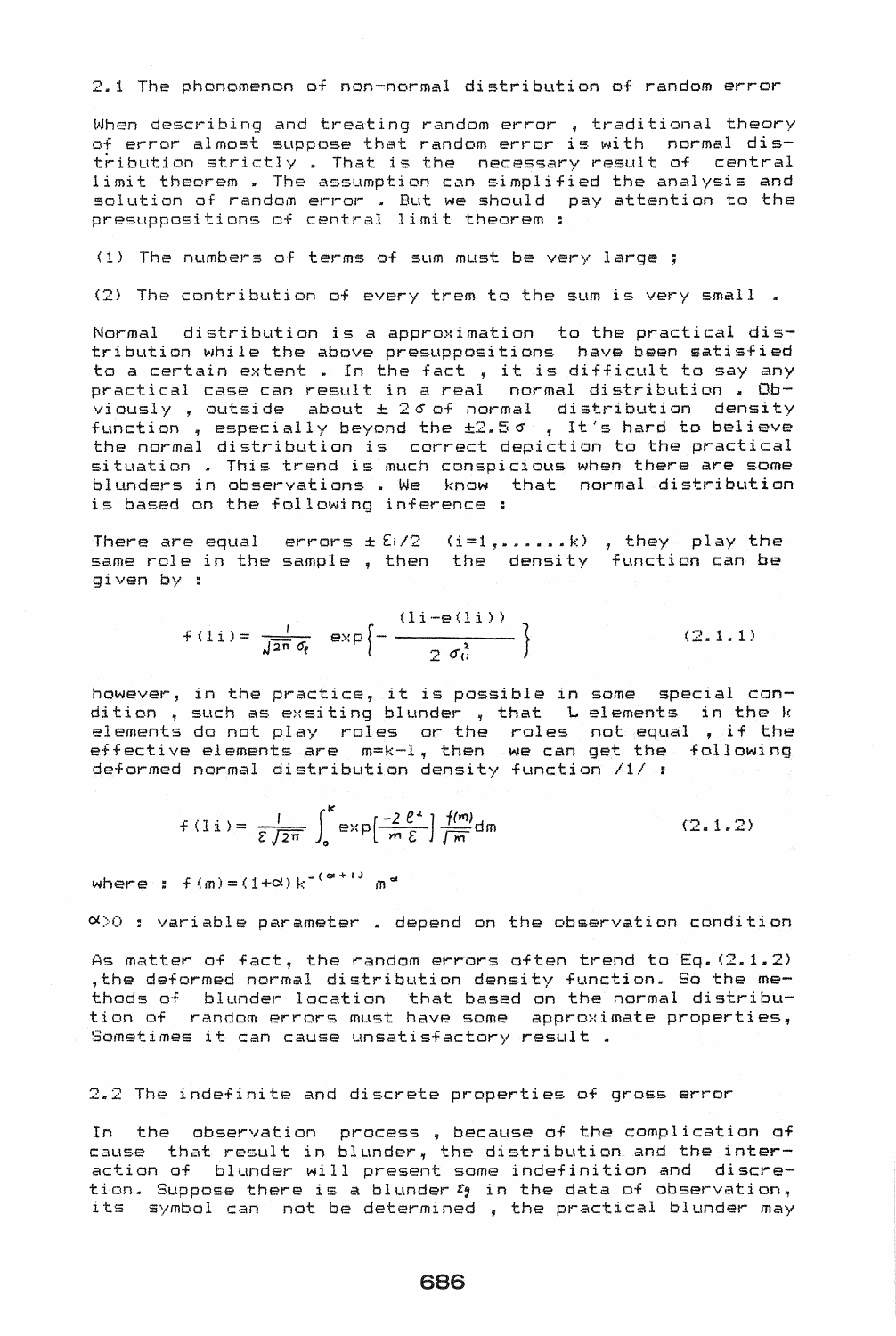be +  $\Sigma$  or  $-\hat{\Sigma}_1$ , we can consider it would be one of them in equal  $probability$ .

If there are two independent discret blunders  $\pm \mathcal{E}_{21}$ , and  $\pm \mathcal{E}_{32}$ , then the sum  $\Delta \mathcal{E}$  would be the following possible value:

> $\Delta \Sigma = \mathcal{E}_{g1} + \mathcal{E}_{g2}$ <br>  $\Delta \Sigma = -\mathcal{E}_{g1} + \mathcal{E}_{g2}$ <br>  $\Delta \Sigma = -\mathcal{E}_{g1} - \mathcal{E}_{g2}$  $(2.2.1)$

let three blunders be  $\pm \mathcal{E}_{p1}$ ,  $\pm \mathcal{E}_{p2}$  and  $\pm \mathcal{E}_{p3}$ , then the sum 42 would be the following value :

| $\Delta \mathcal{E} = \mathcal{E}_{\theta} + \mathcal{E}_{\theta} + \mathcal{E}_{\theta}$ | $\triangle$ 2 = - $\Sigma_{81}$ - $\Sigma_{82}$ = $\Sigma_{83}$ |           |
|-------------------------------------------------------------------------------------------|-----------------------------------------------------------------|-----------|
| $42 = 8g_1 + 2g_2 - 2g_3$                                                                 | $22 = -2y - 2z + 2y$                                            |           |
| $42 = 231 - 232 + 233$                                                                    | $42 = -2g_1 + 2g_2 - 2g_3$                                      | (2, 2, 2) |
| $42 = 2 - 281$                                                                            | $42 = -2g_1 + 2g_2 + 2g_3$                                      |           |

that is to say, the sum of blunder may be in a definite way. Assume the number of blunders is m , the forms of sum would be  $2<sup>m</sup>$ . consequently, the indefinite and discrete properties of gross error can lead the whole error to deviate from normal distribution, and make the normal curve appear longer-tailed distribution . Also , the tail of the curve will present indefinite character with the apperance of the number, the quantity of gross error. This must bring about a certain difficult to the method of robust weight function that remove the affection of the tail. Because in such indefinite condition, any robust function hardly idealy approach to the variety of parctical condition.

2.3 Error sets and their extension

Error set means the whole error elements that have some special properties . Let :

> X : The true value li : The value of observation ,  $(i=1, \ldots, n)$

Then the true error is:

 $\Delta i = i + X$ 

So, the field of discussion of true error set :

 $L = \{4, 4, 4, \ldots, 4, n\}$ =  $\int \Delta f / \Delta i$  true error elements }  $(2.3.1)$ 

Let  $\Sigma_{11}$  be random error elements  $(i=1, \ldots, n)$ , then the random error set can be given by :

> $A = \{ \varepsilon_1, \varepsilon_2, \dots, \varepsilon_{n} \}$  $=\{ \xi_7; \xi_7; \text{ random error elements} \}$  (2.3.2)

Let  $\S$ s; be systematic error elements  $(i=1, \ldots, n)$ , then the systematic error set can be given :

> $B = \{ \Sigma_{51}, \Sigma_{52}, \ldots, \Sigma_{5n} \}$  $=\{ \xi s_i \; / \; \xi s_i \; \text{systematic error elements} \}$  (2.3.3)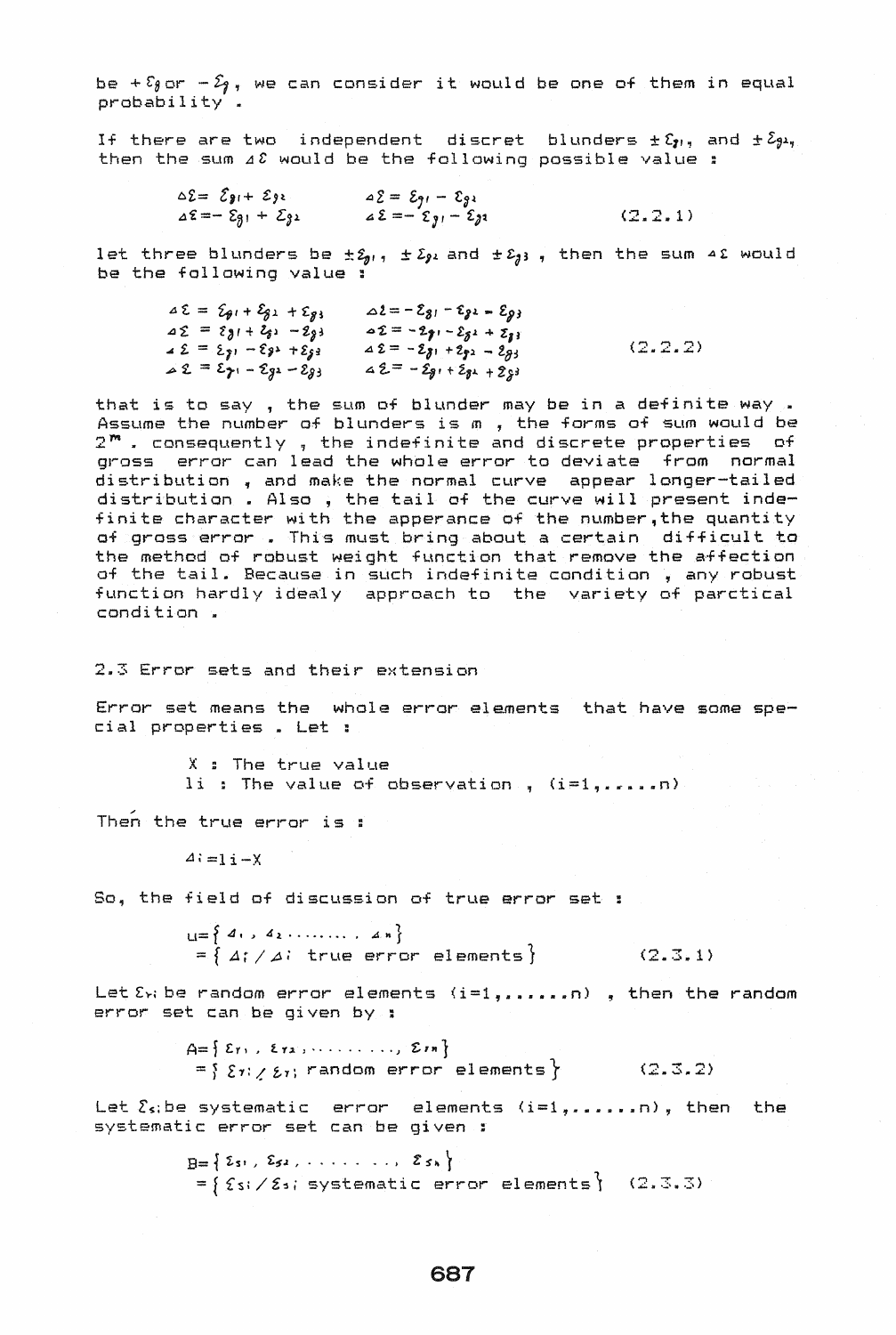If there is a certain number of gross errors in the observation , and the possibility that gross error may appear is not small • in such condition • it can be said that qross errors have exceed the bounds of random error. Let  $\delta_{jl}$  be the gross error elements (i=1,......m) that may present in observation then the gross error set is given

> $C = \{ \xi_{\hat{\delta}^1} : \xi_{\hat{\delta}^2}, \ldots \ldots \ldots \xi_{\hat{\delta}^m} \}$  $= \int \epsilon_{\mathfrak{s}}$ ; /  $\ell_{\mathfrak{s}}$ : gross error elements. (2.3.4)

In the above equations:  $\mathcal{E}_n \in A$ ,  $\mathcal{E}_n \in B$ ,  $\mathcal{E}_j \in C$ , and  $u \supset A$ ,  $u \supset B$ ,  $u > C$ , generally we have :

> $\{g\}$  $a = \begin{cases} E_{ri} + \end{cases}$  $\mathcal{E}_{11}$  +  $+ \mathcal{E}_{q}$ ;  $\langle \mathcal{E}_{g} \rangle \pm 0$  $(2, 3, 5)$

therefore , the field of discussion

$$
u = \begin{cases} A, & B, & C \end{cases} (2, 3, 6)
$$

The sets of above are based on the traditional set theory • In fact, according to fuzzy set theory and the error's fuzzy properties, the demarcation line of the random error set A, systematic error set B and gross error set C is indefinite so that it is difficult to distinguish their bounds . Therefore, when consider error sets, we should transgress the limits of ordinary set theory and extend to the fuzzy sets. So the A, B and C sets should be  $\beta$ ,  $\beta$ , and  $\zeta$ . Where the  $\beta$ ,  $\beta$ , and  $\zeta$  should be comprehended as the fuzzy sets of random error, systematic error and gross error , the so-called fuzzy set means that the set's content is definite but the bounds may be indefinite or having some fuzzy properties.Thus, we can get the extension of error sets ,the field of discussion

$$
u = \left\{ \begin{array}{c} \beta, & \beta', & \zeta \end{array} \right\}
$$

$$
(2.3.7)
$$

From (2.3.7) , we can get the power set of error:

 $p(u) = \begin{cases} \emptyset & q \in \mathbb{R}^n, \mathbb{R}^n, \mathbb{C}^n, \mathbb{C}^n, \mathbb{R}^n, \mathbb{R}^n, \mathbb{R}^n, \mathbb{R}^n, \mathbb{R}^n, \mathbb{R}^n, \mathbb{R}^n, \mathbb{R}^n, \mathbb{R}^n, \mathbb{R}^n, \mathbb{R}^n, \mathbb{R}^n, \mathbb{R}^n, \mathbb{R}^n, \mathbb{R}^n, \mathbb{R}^n, \mathbb{R}^n, \mathbb{R}^n, \mathbb{R}$ 

We see from the (2.3.8) that the error of observation can apna saa *n* and harerer that the end of observation car ap the power set of error, the interaction among different errors is more distinct :

(1) The empty set  $\varphi$  : there is no error in observations. it is impossible in practice .

(2) Only the set  $\theta$  : only having random error in observation. no systematic error and gross error, it's an ideal situation and hardly possible in practice .

(3) Only the set  $g :$  there are no random error and gross error but systematic error in observation , such case almost can not be present either .

(4) Only the set C : there are no random error and systematic error but gross error in observations, no possible in reality

 $(5)$  The set  $\beta$  and set  $\beta$ sthere are random

**I** 

 $Fig. (2.3.1)$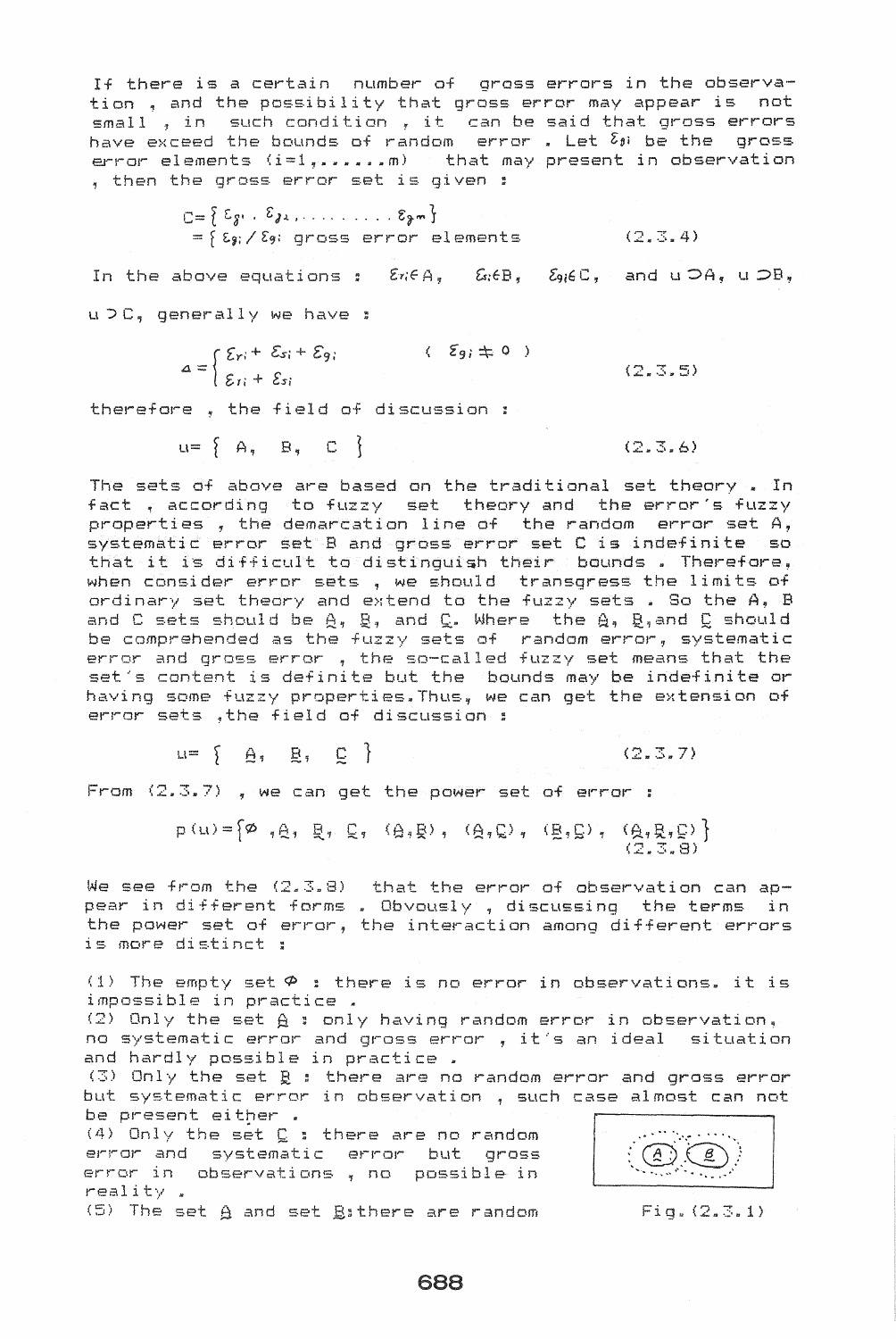error and systematic error in the observations at the same time and influence each other . (Fig.  $(2,3.1)$ ), usually the error of observation often appear in this form a (6) Set B and set £: there are random error and gross error in observation, no systematic error, it may be an assumption case (7) Set B and set Cithere are systematic error and gross error but random error in observation,it can be an assumption condition " (8) Set  $\beta$  , set  $\beta$  and set  $\beta$  : three kinds of errors exist in observation. It make the error form of observation appear some indefinite and fuzzy properties . Here , if  $D=$   $\phi$  , then the situation exuviates to the case of (5)

3. The synthetic technique for blunder detection

 $3.1$  proposal of the problem

In the technique of blunder detection, usually the statistical test variable /3/ */41* in data snooping is given by

$$
wi = \frac{f^T P V}{\sigma_{\bullet} (f^T P Q_{vv} P f^T)^{\frac{1}{2}}}
$$

 $(3, 1, 1)$ 

when the observations(11,12,u ••••• , In) are independent so the weight matrix is a diagonal matrix , Eq.  $(3.1.1)$  become :

$$
w i = \frac{p_i v_i}{\sigma_o (p_i \, \hat{q}_i, \, \hat{p}_i) \, \frac{1}{2}} \tag{3.1.2}
$$

In the practice , it is convention to represent the  $\sigma$ . by the  $\hat{\sigma}$ . of estimation. Thus we can get the statistical test variable with t distribution of freedom degree (n-u-1) :

$$
t = \frac{1}{\hat{\sigma}_0 \sqrt{\hat{\gamma}_0}} \sim t(n-u-1)
$$
 (3.1.3)  
=  $\left(\sqrt{r}P\sqrt{-\frac{p_1 v_0^2}{\gamma_0}}\right) / n-u-1$ 

here

If there is only a blunder , data snooping can obtain an ideal outcome . In this situation , the observation to the largest statistical test variable exceeding the boundary value may be the blunder observation • But when there are a certain number of blunders in observations, the largest one of statistical test variable is uncertain to the observation that may contain blunder. At this time, if we consider the observation to the largest test variable as blunder observation, it is possibe that we may commit the type I error . From the  $view$  of statistics, usually.the type I error is worse than type II error. So the problem is which observation contains blunder corresponding to the test variable that exceeds the rejected value ? that is how to make a strategic decision to locate gross error ?

Another technique for blunder detection is robust estimation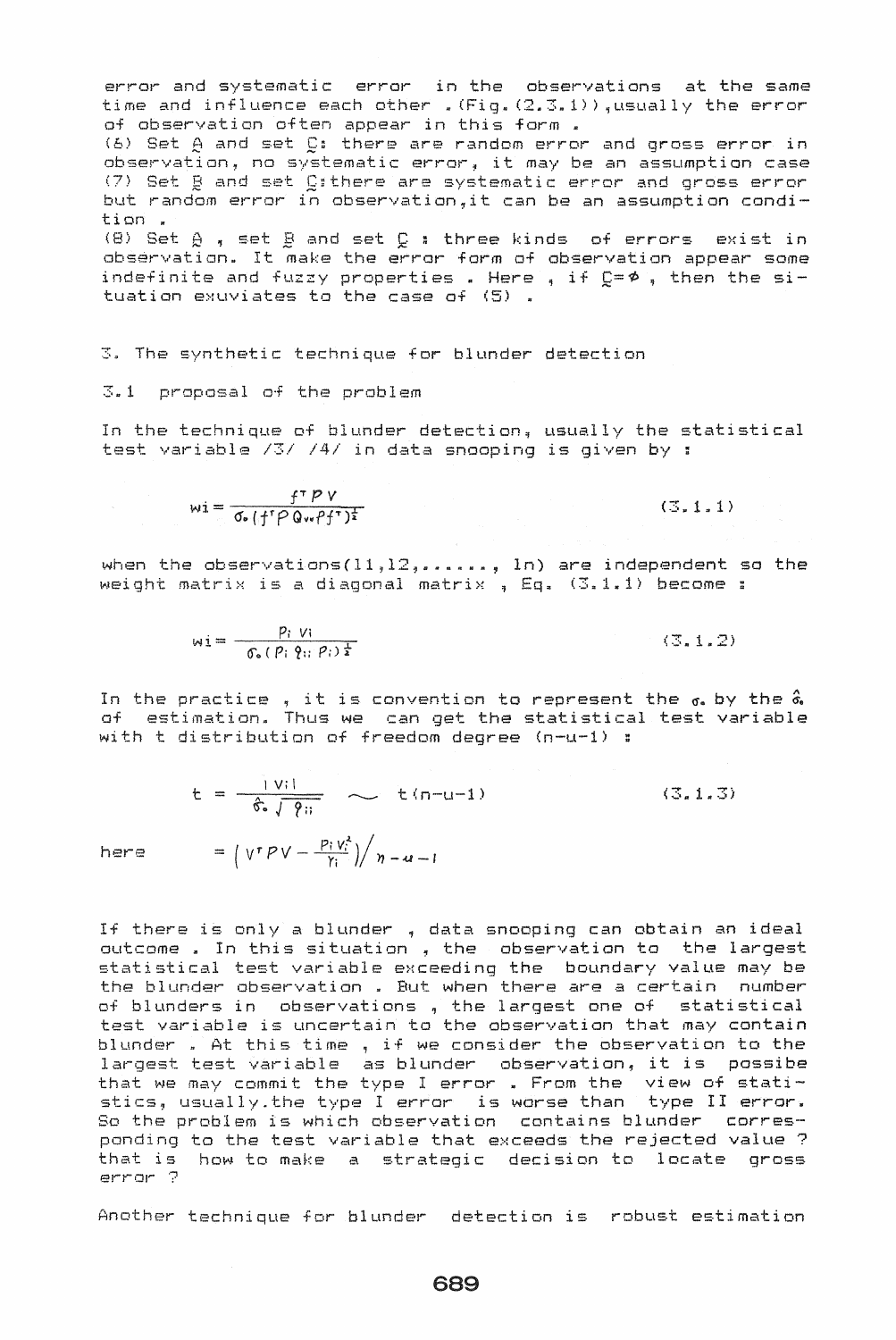*<sup>131</sup>*» usually, it may be done iteratively, by successive application of method of weighted least squares. Because the weight is the function of residuals in the foreging adjustment , that is P=f(v) It is difficult to avoid the influence of least squares. In the methods with robust properties for blunder detection, least sum method is effective, it can yield nearly optimal outcome and can avoid the influence of least squares. The residuals of this method can reflect correctly most of the gross errors in observation • Concerning the algorithm ~ because of the developing of the revised simplex algorithm *171* of linear programming, least sum method in adjustment system for blunder detection become easy and can be use in practice» But the optimal solution of linear programming is nat necessary unique *u* When there are a certain number of blunders in the system , though most of the residuals can reflect the gross errors of observation , it is not certain that all residuals can do so . In such situation , according to the residuals, we may doubt that some correct observation may contain blunder , this may bring about some uncorrcet location of blunder. How to make a dicission correctly from all residuals to locate gross errors with least sum method is a interesting problem .. If we can combine least sum method which is not affected by least squares with data snooping , and some prior information to locate blunders , we can certain obtain an aptimal approach to the blunders ..

3.2 The principle of fuzzy comprehensive estimation

(1) fuzzy transformation

Let U, V be finite sets :

 $U=\{u_1, u_2, u_3, u_4, u_5, u_6\}$  $V=\{V_1, V_2, V_3, V_4, V_5, V_7\}$ 

and let  $B$  be a fuzzy transformation from U to V :

r" r u.",.." .. " ...... II ,. r,.., r, 8= r ..<br>Paris e les consecuencia est ... <mark>... . . .. ...</mark>

According to the compond calculation of fuzzy matrix,  $\beta$  determeturating to the compond calculation of fuzzy matrix,  $p$  determines a transforamtion : let  $p$  be a fuzzy subset of V , we can get another fuzzy subset  $\mathbf{B}$  of U :

 $\mathbb{R}^{\pm}$   $\Theta$   $\cdot$   $\mathbb{R}$  (3.2.1)

Eq. (3.2.1) is sa-called fuzzy transformation. We can use it to make a strategic decission of a complicated system.

(2) Fuzzy comprehensive estimation

Let U be the comment set :

 $\sim$ 

 $U = \{u_{1}, u_{2}, \ldots, u_{n}, \ldots, u_{m}\}$ 

**(3.2.2)** 

the number of grade is  $m$  . let  $V$  be factor set :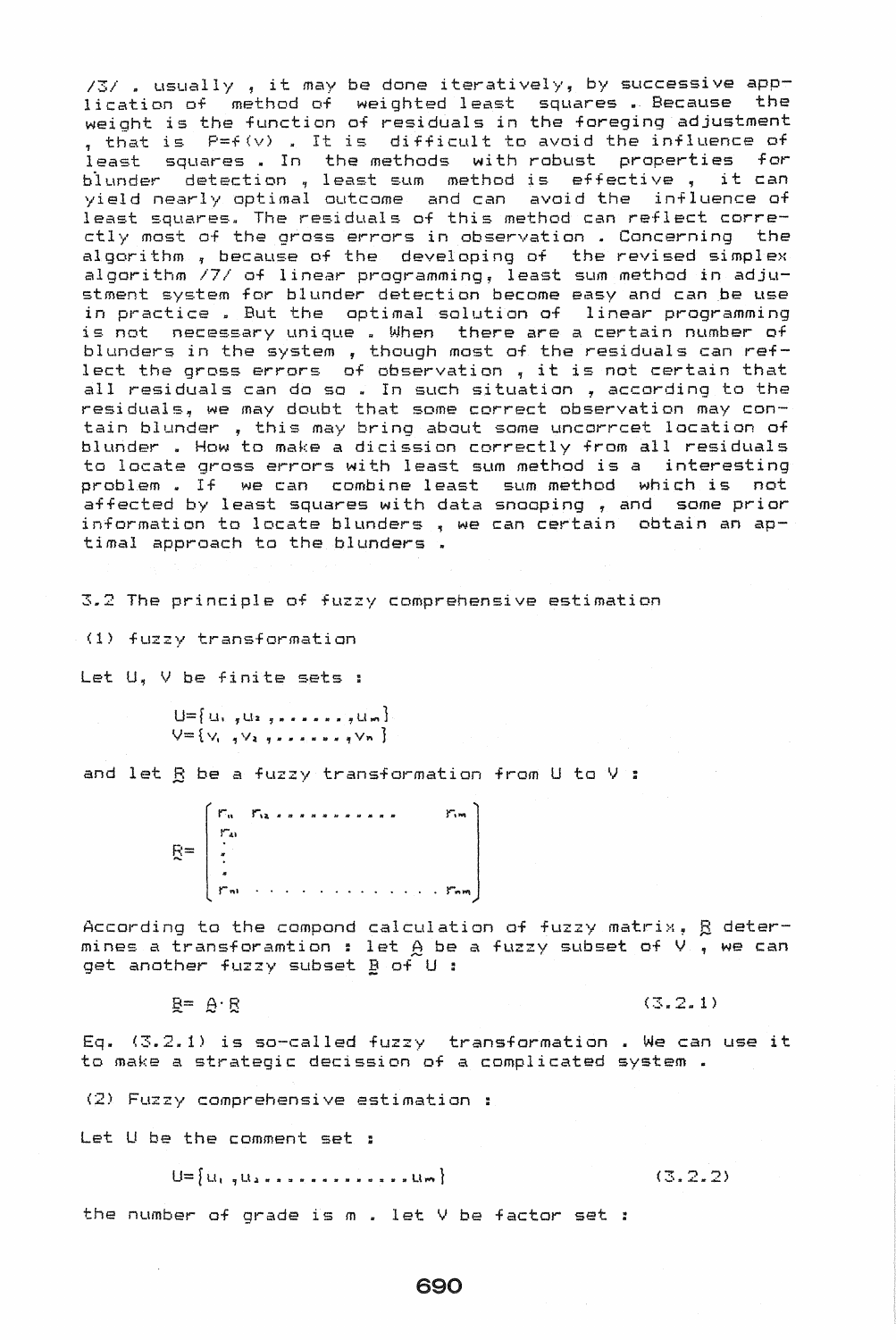$$
\bigvee = \bigvee_{i=1}^{n} \bigvee_{i=1}^{n} \bigvee_{i=1}^{n} \bigvee_{i=1}^{n} \bigvee_{i=1}^{n} \bigvee_{i=1}^{n} \bigvee_{i=1}^{n} \bigvee_{i=1}^{n} \bigvee_{i=1}^{n} \bigvee_{i=1}^{n} \bigvee_{i=1}^{n} \bigvee_{i=1}^{n} \bigvee_{i=1}^{n} \bigvee_{i=1}^{n} \bigvee_{i=1}^{n} \bigvee_{i=1}^{n} \bigvee_{i=1}^{n} \bigvee_{i=1}^{n} \bigvee_{i=1}^{n} \bigvee_{i=1}^{n} \bigvee_{i=1}^{n} \bigvee_{i=1}^{n} \bigvee_{i=1}^{n} \bigvee_{i=1}^{n} \bigvee_{i=1}^{n} \bigvee_{i=1}^{n} \bigvee_{i=1}^{n} \bigvee_{i=1}^{n} \bigvee_{i=1}^{n} \bigvee_{i=1}^{n} \bigvee_{i=1}^{n} \bigvee_{i=1}^{n} \bigvee_{i=1}^{n} \bigvee_{i=1}^{n} \bigvee_{i=1}^{n} \bigvee_{i=1}^{n} \bigvee_{i=1}^{n} \bigvee_{i=1}^{n} \bigvee_{i=1}^{n} \bigvee_{i=1}^{n} \bigvee_{i=1}^{n} \bigvee_{i=1}^{n} \bigvee_{i=1}^{n} \bigvee_{i=1}^{n} \bigvee_{i=1}^{n} \bigvee_{i=1}^{n} \bigvee_{i=1}^{n} \bigvee_{i=1}^{n} \bigvee_{i=1}^{n} \bigvee_{i=1}^{n} \bigvee_{i=1}^{n} \bigvee_{i=1}^{n} \bigvee_{i=1}^{n} \bigvee_{i=1}^{n} \bigvee_{i=1}^{n} \bigvee_{i=1}^{n} \bigvee_{i=1}^{n} \bigvee_{i=1}^{n} \bigvee_{i=1}^{n} \bigvee_{i=1}^{n} \bigvee_{i=1}^{n} \bigvee_{i=1}^{n} \bigvee_{i=1}^{n
$$

# $(3.2.3)$

the number of factor is n, if the comment R to the factor i  $i s$ :

Then the whole comment matrix of n factors is :

> $\Gamma_0 = \Gamma_{00} + \Gamma_{01} + \Gamma_{12} + \Gamma_{13} + \Gamma_{24} + \Gamma_{14} + \Gamma_{15} + \Gamma_{16}$  $\begin{bmatrix}\n\mathbf{r}_{11} \\
> \vdots \\
> \mathbf{r}_{m1}\n\end{bmatrix}$  $\frac{R}{2}$ *A. A. A. A. A. A. A. A. A. A. A. Thm.*

The fuzzy subset  $A$  to V can be given according to the opinion of expert or the experience :

 $A = (a_1, a_2, a_3, a_4, a_5, a_6, a_7)$ 

So the model of comprehensive estimation :

$$
\overline{B} = \overline{B} * \overline{B}
$$

 $(3, 2, 3)$ 

it can be illustrated by the block diagram :



comment matrix

In Eq.  $(3.2.3)$ , let :

 $A*B = B'B$ 

 $g = (b_1, b_2, \ldots, a_n, \ldots, b_m) = 0.9$ that is :

where

b<sub>j</sub> = 
$$
\sqrt[n]{(a_j \land r_{ij})}
$$
 = max { min( $a_{1, j}r_{ij}$ ) , min( $a_{2, j}r_{ij}$ ) , ... (3, 2, 4)

Eq.  $(3.2.4)$ , are the Zadeh operator /6/ /9/ /10/.

Similary , futher let R be :

$$
R = \begin{bmatrix} \frac{g_1}{g_2} \\ \vdots \\ \frac{g_n}{g_n} \end{bmatrix} = (bij)_{n \times m}
$$

we can get the second stage estimation :

$$
\mathbf{E}^{\mathbf{A}} = \mathbf{A} * \begin{bmatrix} \mathbf{A} \cdot * & \mathbf{R} \\ \mathbf{A}^2 \cdot * & \mathbf{R}^2 \\ \vdots & \vdots & \vdots \\ \mathbf{A}^n \cdot * & \mathbf{R}^n \end{bmatrix}
$$
 (3.2.5)

descripted by the following block diagram :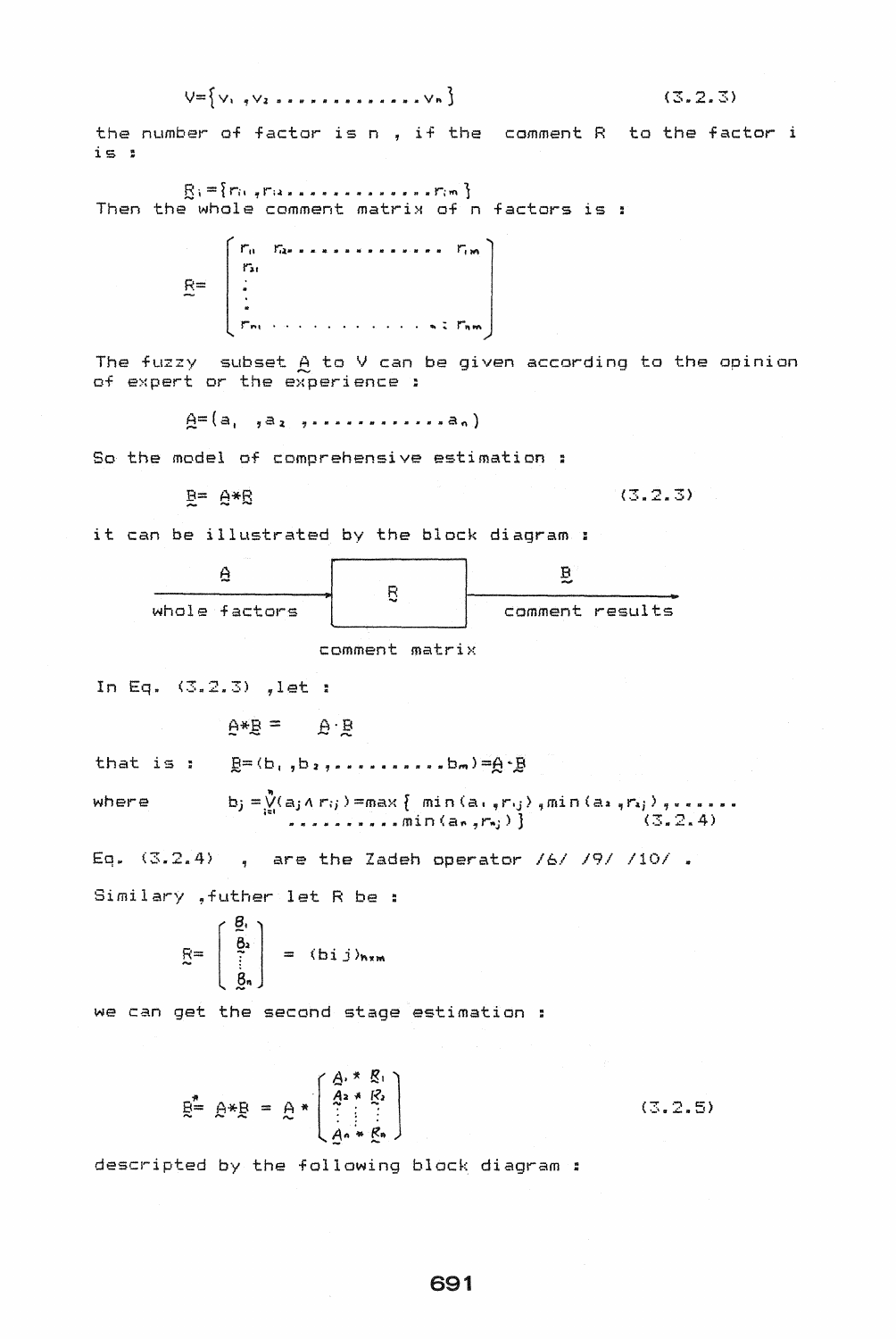

3.3 The model of synthetic technique for blunder detection

Changing the problem that how to make a strategic decission for blunder detection and elimination in data snooping, least sum method and same prior information into the comprehensive estimation problem , we can get the mathematical model :

The set of factors : the set of factors :

$$
\mathsf{V} = \left\{ \begin{array}{ccc} \mathsf{V}_{1} & \mathsf{V}_{2} & \mathsf{V}_{3} \end{array} \right\} \tag{3.3.1}
$$

where  $v_0$  ; the least sum method detecting vector . v. : data snooping detecting vector VJ some prior detecting information vector

The set of comment g

$$
U = \{ u_1, u_2 \}
$$

**(3.3.2>** 

where u,: contain gross error Ltz: no gross error

From the experience.. let the fuzzy subset A to V be :

$$
\underline{A} = \{ 0.5, 0.45, 0.05 \}
$$
 (3.3.3)

General comment matrix

 $B = \begin{bmatrix} R_1 \\ R_2 \\ R_3 \end{bmatrix} = \begin{bmatrix} r_{11} & r_{12} \\ r_{21} & r_{22} \\ r_{31} & r_{32} \end{bmatrix}$  $(3.3.4)$ 

Because containing gross error with no gross error is exclusian, if let least sum method's subjection function for detecting blunder be  $r_0 = u_{\Delta}(x)$ , then  $r_2 = r_n = u_{\Delta}(x) = 1 - u_{\Delta}(x)$ , similarly , the rest functions are :

 $r_2 = u_4(d)$ ,  $r_{12} = 1 - u_4(d)$ r:  $\frac{u - u_4(u)}{u_1 + u_2(u)}$ ,  $\frac{u_3 - 1 - u_4(u)}{u_2 + u_3}$ Therefore the general comment matrix

> $\left[\begin{array}{c}1-u_{\lambda}(x)\\1-u_{\lambda}(d)\end{array}\right]$  $1-\tilde{u}_A(\mathsf{p})$  $(3.3.5)$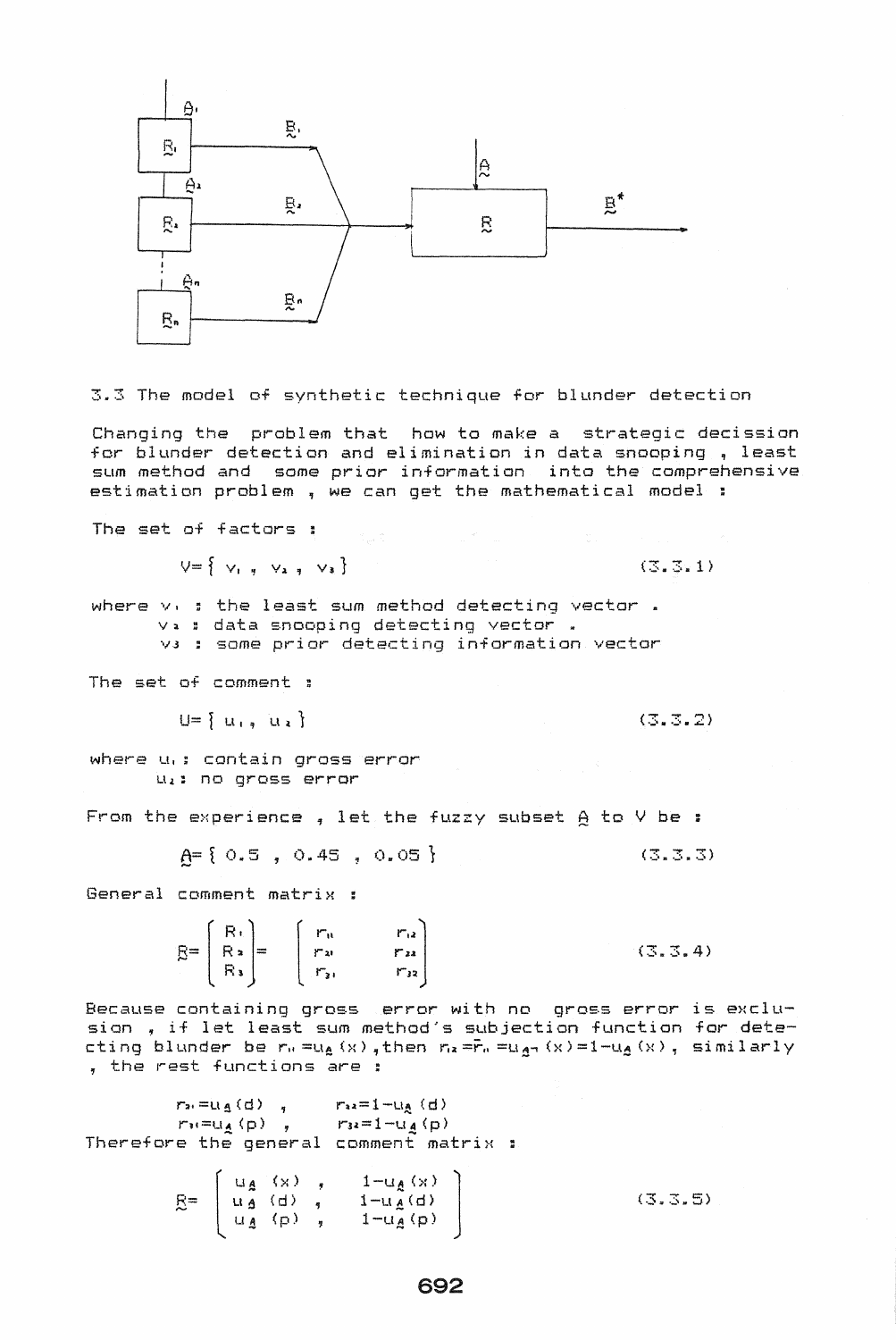Where Eq.  $(3,3,5)$ ;

| $\mathbf{u}_{\beta}\left(\mathbf{x}\right)=\left\{ \begin{aligned} &\frac{\left(\mathbf{v}_{\mathbf{i}}\right) / \max\left\{ \left\Vert \mathbf{v}_{\mathbf{i}}\right\Vert \right\} }{\left\Vert \mathbf{v}_{\mathbf{i}}\right\Vert /3} \end{aligned} \right.$ |  |                 | $max{1 \vee i}$ $3 \circ$ | (3.3.6) |
|----------------------------------------------------------------------------------------------------------------------------------------------------------------------------------------------------------------------------------------------------------------|--|-----------------|---------------------------|---------|
|                                                                                                                                                                                                                                                                |  |                 | $max{1v  }$ (36.          |         |
| $u_{\mathbb{A}}(d) = \begin{cases} w_1 / max {\text{ [ w_i]}}, \\ w_1 / 3.3 \end{cases}$                                                                                                                                                                       |  |                 | $max{w_i} > 3.3$          | (3.3.7) |
|                                                                                                                                                                                                                                                                |  | $max(w_i)$ <3.3 |                           |         |

ug(p) : prior information detecting vector . If it is not be given, u (p)=0.5

Where Eq.  $(3,3,6)$ ,  $(3,3,7)$ ;

vi : the residuals of least sum method wi : the statistic test variables

Consequently, the mathematical model of STBD:

 $B = A \cdot B$ =(0.5, 0.45, 0.05)  $\begin{bmatrix} u_A(x) & 1-u_A(x) \\ u_B(x) & 1-u_A(x) \\ u_B(p) & 1-u_A(p) \end{bmatrix}$  (3.3.8)

for every observation , we can get Bi ,  $(i=1,2.........n)$  . Let F be check value, it can be given according to the practical condition. Similar to the second stage estimationn, the observations corrosopond to the containing gross error factors larger than the check value in Bi can be considered as blunder.

The following is the flow chart of caleculation :